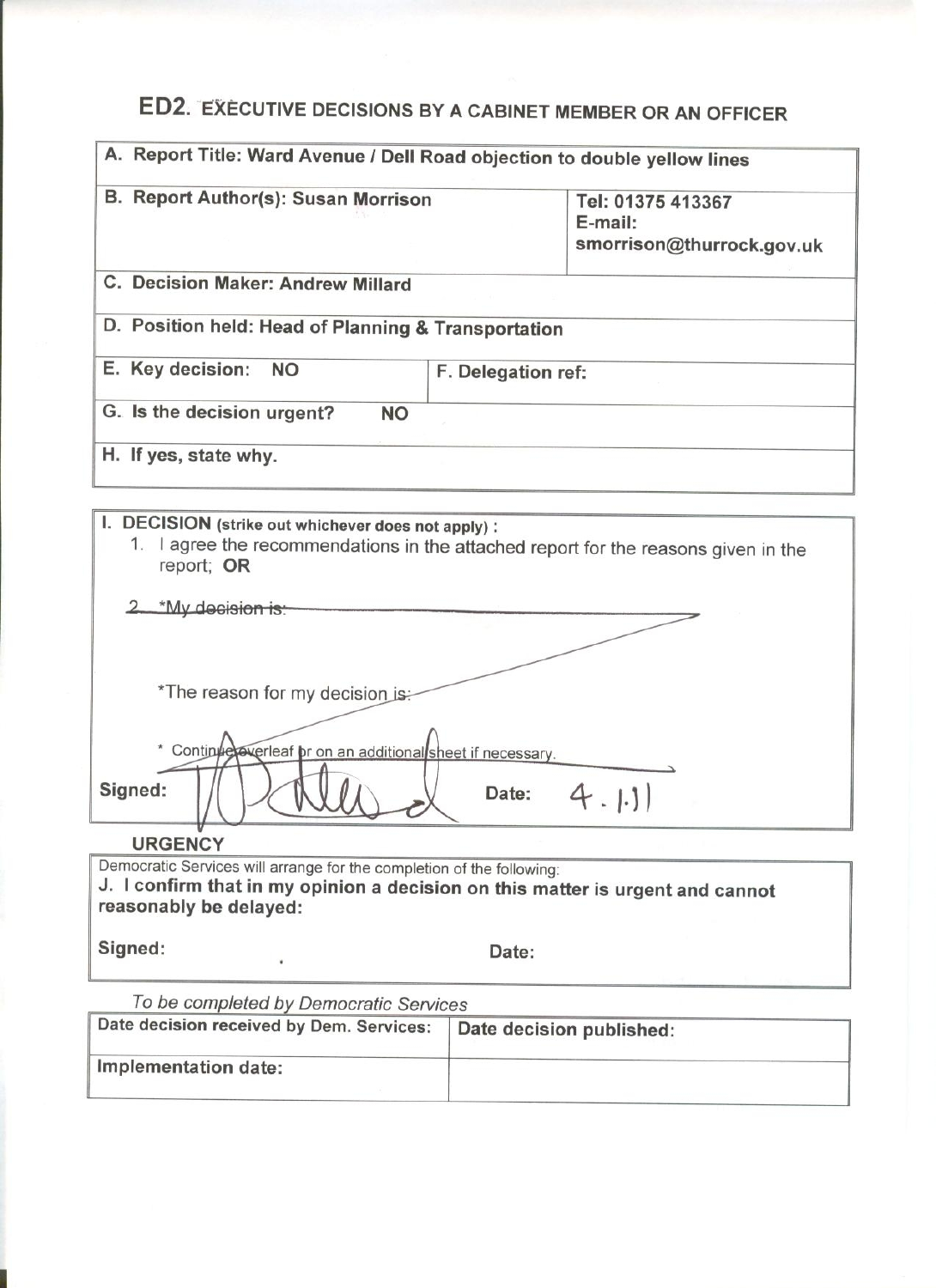| November 2010                                                                                                                                        |                      | <b>ITEM</b> |  |  |
|------------------------------------------------------------------------------------------------------------------------------------------------------|----------------------|-------------|--|--|
| <b>Delegated Decision Report</b>                                                                                                                     |                      |             |  |  |
| <b>WARD AVENUE / DELL ROAD OBJECTION TO DOUBLE</b><br><b>YELLOW LINES</b>                                                                            |                      |             |  |  |
| Portfolio Holder: Councillor Yash Gupta - Environment                                                                                                |                      |             |  |  |
| Wards and communities affected:                                                                                                                      | <b>Key Decision:</b> |             |  |  |
| <b>Grays Thurrock Ward</b>                                                                                                                           | <b>No</b>            |             |  |  |
| <b>Accountable Head of Service: Andrew Millard, Head of Planning and</b><br>Transportation                                                           |                      |             |  |  |
| <b>Accountable Director: Bill Newman, Corporate Director of Sustainable</b><br>Communities                                                           |                      |             |  |  |
| This report is Public                                                                                                                                |                      |             |  |  |
| <b>Purpose of Report:</b> To consider an objection to a proposal to implement double<br>yellow lines in Ward Avenue and its junction with Dell Road. |                      |             |  |  |

# **EXECUTIVE SUMMARY**

1 objection has been received to a proposal to implement parking restrictions in Ward Avenue/Dell Road.

The proposal was made as a result of a request from the Waste and Recycling Team to assist access for the refuse vehicle.

# **1. RECOMMENDATIONS:**

**1.1 It is recommended that the objection to implement double yellow lines at the junction is upheld and that single line restrictions are implemented and in force from the hours of 8.00am till 11.00am Monday to Friday.** 

# **2. INTRODUCTION AND BACKGROUND:**

2.1 Funding was allocated within the 2010/11 Integrated Transport Programme to implement parking restrictions at various sites around the borough where problems have been identified. A request from the Waste & Recycling Department was received for restrictions to be placed in Ward Avenue at its junction with Dell Road due to access problems by the refuse vehicle on bin collection days.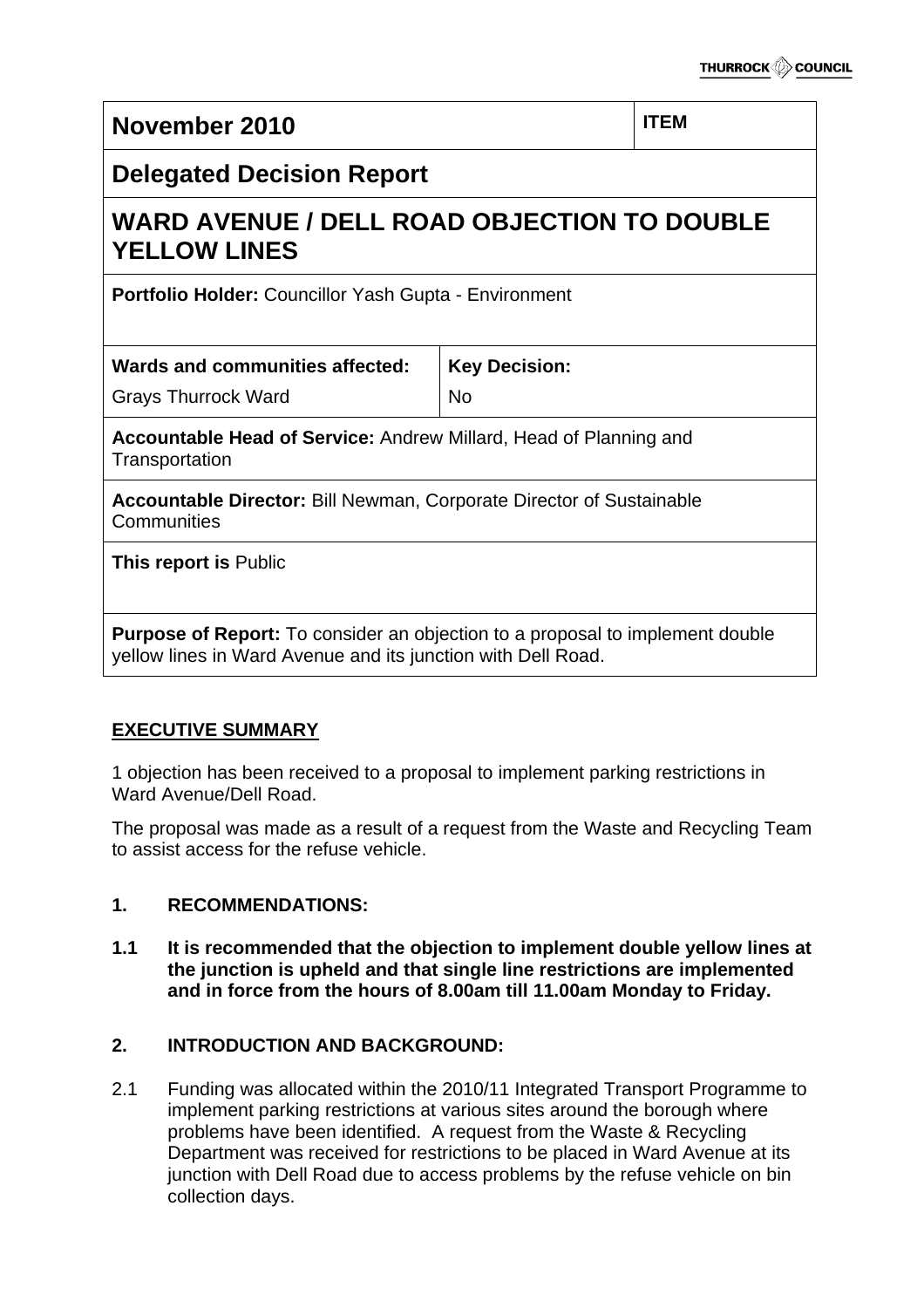The consultation on the proposal was carried out between  $25<sup>th</sup>$  June 2010 and 16<sup>th</sup> July 2010, 1 objection was received, from a resident of Ward Avenue.

## **3. ISSUES AND/OR OPTIONS:**

- 3.1 Dell Road is a side road off Ward Avenue which is a one-way road. The restrictions are proposed at the entrance.
- 3.2 A suggestion from the objector was to change the proposed parking restrictions to a daytime restriction as it would cause parking problems for residents in the evening if the restriction was enforceable 24 hours a day.
- 3.3 The refuse vehicle only needs to access Ward Avenue/Dell Road once a week in the AM period. The restrictions could therefore be relaxed to a single line restriction that would be in force from 8.00am to 11.00am Monday – Friday.
- 3.4 Usually, double yellow lines are recommended on all junctions. However, as Dell Road is a very small residential street with one way access, a single yellow line would be acceptable. This would also show consideration for the residents.
- 3.5 The cost of implementing the restrictions as recommended will be approximately £1000 and will be funded from the Ward Avenue/Dell Road budget allocation code E1837 9881 T2243.

## **4. CONSULTATION (including Overview and Scrutiny, if applicable)**

Ward Members were consulted on the content of this report between 30<sup>th</sup> November and 7<sup>th</sup> December 2010. Cllr M Stone supports the proposal. No other responses were received.

## **5. IMPACT ON CORPORATE POLICIES, PRIORITIES, PERFORMANCE AND COMMUNITY IMPACT**

5.1 These actions accord with the Council priorities to create a safer environment.

## **6. IMPLICATIONS**

#### 6.1 **Financial**

Implications verified by: Meinir Hall Telephone and email: 01375 652147 mhall@thurrock.gov.uk

Should parking restrictions be implemented as recommended, the cost will be approximately £1000 which will be funded from the Ward Avenue/Dell Road budget allocation code E1837 9881 T2243. There is currently a budget allocation of £1,308.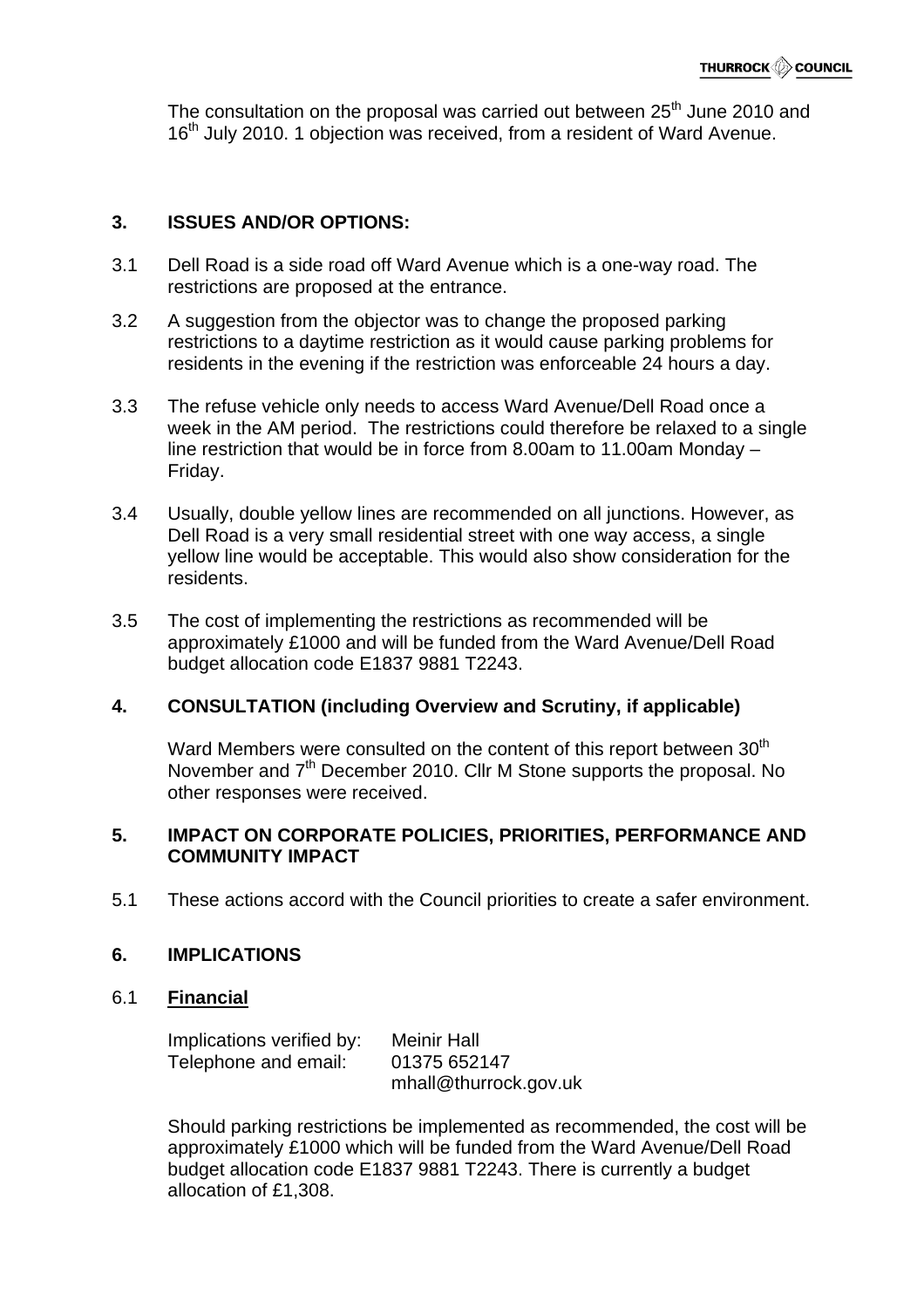## 6.2 **Legal**

Implications verified by: Alison Stuart Telephone and email: 01375 652040 astuart@thurrock.gov.uk

At a general level, it is important to ensure that delegated decisions are taken by the appropriate officer, and that the origin of the delegation can be readily identified in case of future challenge.

In this instance, should parking restrictions be carried forward to implementation, they would be subject to the making of a Traffic Regulation Order (TRO). Under the provision of the Road Traffic Regulation Act 1984, local authorities can implement TROs, designed to regulate, restrict or prohibit the use of a road or any part of the width of a road by vehicular traffic or pedestrians. A TRO may take effect at all times or during specified periods, and certain classes of traffic may be exempted from a TRO.

Permanent TROs are subject to the Local Authorities Traffic Orders (Procedure) (England and Wales) Regulations 1996, which impose various legal requirements prior to the making of an order. These requirements include publishing a notice of the proposals in a local newspaper and allowing potential objectors 21 days to make representations. It is incumbent on the Council to take account of any representations made as a consequence of such an advertisement.

## 6.3 **Diversity and Equality**

| Implications verified by: | Samson DeAlyn           |
|---------------------------|-------------------------|
| Telephone and email:      | 01375 652472            |
|                           | sdealyn@thurrock.gov.uk |

There are no diversity and equality implications noted in this report.

#### 6.4 **Other implications (where significant) – i.e. Section 17, Risk Assessment, Health Impact Assessment, Sustainability, IT, Environmental**

None

## **7. CONCLUSION**

7.1 It is recommended that following consideration of the objections, the proposed parking restrictions are implemented and in force from the hours of 8.00am till 11.00am Monday to Friday.